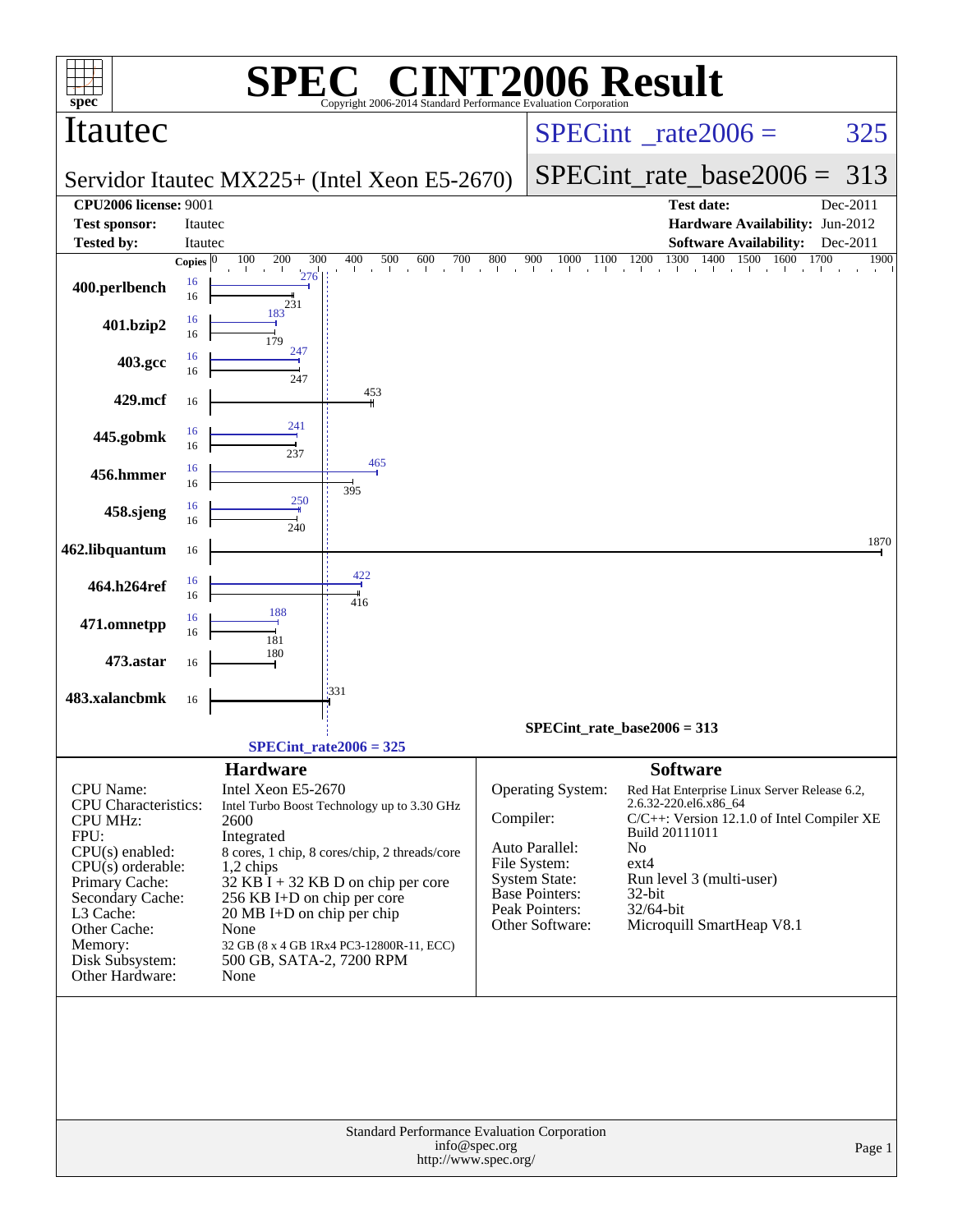

### Itautec

## SPECint rate $2006 = 325$

Servidor Itautec MX225+ (Intel Xeon E5-2670)

[SPECint\\_rate\\_base2006 =](http://www.spec.org/auto/cpu2006/Docs/result-fields.html#SPECintratebase2006) 313

**[CPU2006 license:](http://www.spec.org/auto/cpu2006/Docs/result-fields.html#CPU2006license)** 9001 **[Test date:](http://www.spec.org/auto/cpu2006/Docs/result-fields.html#Testdate)** Dec-2011

**[Test sponsor:](http://www.spec.org/auto/cpu2006/Docs/result-fields.html#Testsponsor)** Itautec **[Hardware Availability:](http://www.spec.org/auto/cpu2006/Docs/result-fields.html#HardwareAvailability)** Jun-2012 **[Tested by:](http://www.spec.org/auto/cpu2006/Docs/result-fields.html#Testedby)** Itautec **Italien Controllering Controllering [Software Availability:](http://www.spec.org/auto/cpu2006/Docs/result-fields.html#SoftwareAvailability)** Dec-2011

#### **[Results Table](http://www.spec.org/auto/cpu2006/Docs/result-fields.html#ResultsTable)**

|                                                                                                          | <b>Base</b>   |                |       |                |                 |                |                  | <b>Peak</b>   |                |              |                |              |                |              |  |
|----------------------------------------------------------------------------------------------------------|---------------|----------------|-------|----------------|-----------------|----------------|------------------|---------------|----------------|--------------|----------------|--------------|----------------|--------------|--|
| <b>Benchmark</b>                                                                                         | <b>Copies</b> | <b>Seconds</b> | Ratio | <b>Seconds</b> | Ratio           | <b>Seconds</b> | Ratio            | <b>Copies</b> | <b>Seconds</b> | <b>Ratio</b> | <b>Seconds</b> | <b>Ratio</b> | <b>Seconds</b> | <b>Ratio</b> |  |
| 400.perlbench                                                                                            | 16            | 673            | 232   | 686            | 228             | 676            | 231              | 16            | 575            | 272          | 567            | 276          | 567            | 276          |  |
| 401.bzip2                                                                                                | 16            | 864            | 179   | 866            | 178             | 862            | 179 <b>1</b>     | 16            | 841            | 183          | 856            | 180          | 837            | 184          |  |
| $403.\mathrm{gcc}$                                                                                       | 16            | 521            | 247   | 521            | 247             | 521            | 247              | 16            | 522            | 247          | 523            | 246          | 522            | 247          |  |
| $429$ .mcf                                                                                               | 16            | 326            | 447   | 322            | 453             | 322            | 453              | 16            | 326            | 447          | 322            | 453          | 322            | 453          |  |
| $445$ .gobmk                                                                                             | 16            | 708            | 237   | 712            | <b>236</b>      | 703            | 239 <sub>l</sub> | 16            | 697            | 241          | 699            | 240          | 697            | <u>241</u>   |  |
| 456.hmmer                                                                                                | 16            | 378            | 395   | 378            | 395             | 378            | <b>395</b>       | 16            | 320            | 466          | 322            | 463          | 321            | 465          |  |
| $458$ .sjeng                                                                                             | 16            | 806            | 240   | 805            | <b>240</b>      | 805            | <b>240</b>       | 16            | 776            | 250          | 792            | 244          | 771            | 251          |  |
| 462.libquantum                                                                                           | 16            | 177            | 1870  | 177            | 1870            | 177            | 18701            | 16            | <u>177</u>     | 1870         | 177            | 1870         | 177            | 1870         |  |
| 464.h264ref                                                                                              | 16            | 852            | 416   | 863            | 41 <sub>0</sub> | 852            | 416              | 16            | 838            | 423          | 847            | 418          | 839            | 422          |  |
| 471.omnetpp                                                                                              | 16            | 554            | 180   | 554            | 181             | 554            | 181              | 16            | 531            | 188          | 530            | 189          | 531            | 188          |  |
| $473$ . astar                                                                                            | 16            | 626            | 179   | 624            | <b>180</b>      | 622            | 181              | 16            | 626            | 179          | 624            | 180          | 622            | 181          |  |
| 483.xalancbmk                                                                                            | 16            | 334            | 331   | 333            | 332             | 335            | 330l             | 16            | 334            | 331          | 333            | 332          | 335            | 330          |  |
| Results appear in the order in which they were run. Bold underlined text indicates a median measurement. |               |                |       |                |                 |                |                  |               |                |              |                |              |                |              |  |

#### **[Submit Notes](http://www.spec.org/auto/cpu2006/Docs/result-fields.html#SubmitNotes)**

The config file option 'submit' was used. numactl was used to bind copies to the cores

#### **[Operating System Notes](http://www.spec.org/auto/cpu2006/Docs/result-fields.html#OperatingSystemNotes)**

 'ulimit -s unlimited' was used to set the stacksize to unlimited prior to run. Large pages were not enabled for this run

#### **[Platform Notes](http://www.spec.org/auto/cpu2006/Docs/result-fields.html#PlatformNotes)**

 Sysinfo program /home/rcaneca/cpu2006/Docs/sysinfo \$Rev: 6775 \$ \$Date:: 2011-08-16 #\$ 8787f7622badcf24e01c368b1db4377c running on itautecfam5 Sat Dec 3 17:36:01 2011 This section contains SUT (System Under Test) info as seen by some common utilities. To remove or add to this section, see: <http://www.spec.org/cpu2006/Docs/config.html#sysinfo> From /proc/cpuinfo model name : Genuine Intel(R) CPU @ 2.60GHz 1 "physical id"s (chips) 16 "processors" cores, siblings (Caution: counting these is hw and system dependent. The following excerpts from /proc/cpuinfo might not be reliable. Use with caution.) cpu cores : 8 siblings : 16 Continued on next page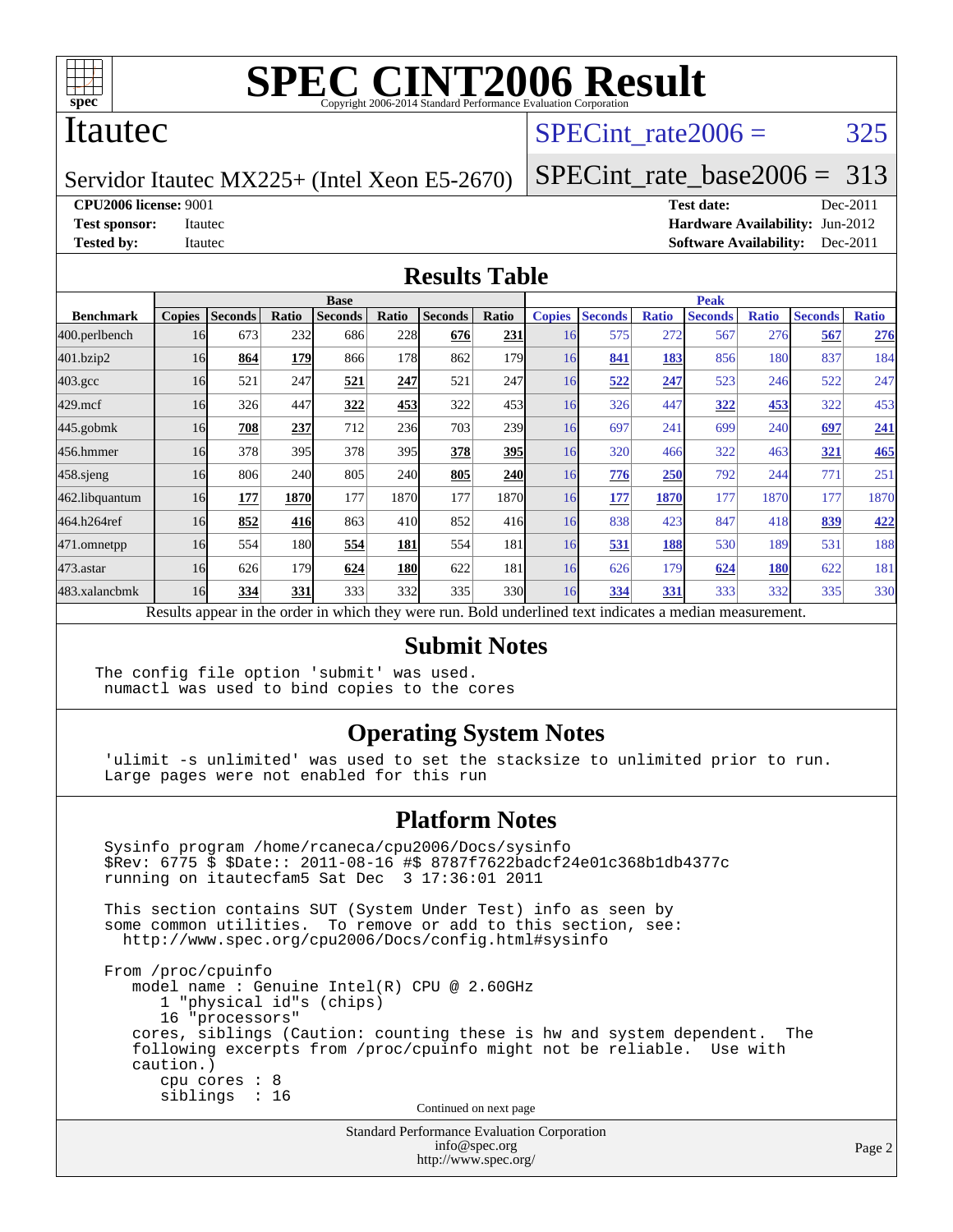

### Itautec

SPECint rate $2006 = 325$ 

[SPECint\\_rate\\_base2006 =](http://www.spec.org/auto/cpu2006/Docs/result-fields.html#SPECintratebase2006) 313

Servidor Itautec MX225+ (Intel Xeon E5-2670)

**[Tested by:](http://www.spec.org/auto/cpu2006/Docs/result-fields.html#Testedby)** Itautec **Italien Contract Contract Contract Contract Contract Contract Contract Contract Contract Contract Contract Contract Contract Contract Contract Contract Contract Contract Contract Contract Contract Con** 

**[CPU2006 license:](http://www.spec.org/auto/cpu2006/Docs/result-fields.html#CPU2006license)** 9001 **[Test date:](http://www.spec.org/auto/cpu2006/Docs/result-fields.html#Testdate)** Dec-2011 **[Test sponsor:](http://www.spec.org/auto/cpu2006/Docs/result-fields.html#Testsponsor)** Itautec **[Hardware Availability:](http://www.spec.org/auto/cpu2006/Docs/result-fields.html#HardwareAvailability)** Jun-2012

#### **[Platform Notes \(Continued\)](http://www.spec.org/auto/cpu2006/Docs/result-fields.html#PlatformNotes)**

 physical 0: cores 0 1 2 3 4 5 6 7 cache size : 20480 KB From /proc/meminfo MemTotal: 32851432 kB HugePages\_Total: 0 Hugepagesize: 2048 kB /usr/bin/lsb\_release -d Red Hat Enterprise Linux Server release 6.2 (Santiago) From /etc/\*release\* /etc/\*version\* redhat-release: Red Hat Enterprise Linux Server release 6.2 (Santiago) system-release: Red Hat Enterprise Linux Server release 6.2 (Santiago) system-release-cpe: cpe:/o:redhat:enterprise\_linux:6server:ga:server uname -a: Linux itautecfam5 2.6.32-220.el6.x86\_64 #1 SMP Wed Nov 9 08:03:13 EST 2011 x86\_64 x86\_64 x86\_64 GNU/Linux run-level 3 Dec 3 17:20 SPEC is set to: /home/rcaneca/cpu2006 Filesystem Type Size Used Avail Use% Mounted on /dev/mapper/vg\_itautecfam5-lv\_home 280G 4.5G 262G 2% / home

(End of data from sysinfo program)

#### **[General Notes](http://www.spec.org/auto/cpu2006/Docs/result-fields.html#GeneralNotes)**

 This result was measured on the Servidor Itautec MX205. The Servidor Itautec MX205, the Servidor Itautec MX225+ and the Servidor Itautec LX205 are electronically equivalent.

### **[Base Compiler Invocation](http://www.spec.org/auto/cpu2006/Docs/result-fields.html#BaseCompilerInvocation)**

[C benchmarks](http://www.spec.org/auto/cpu2006/Docs/result-fields.html#Cbenchmarks): [icc -m32](http://www.spec.org/cpu2006/results/res2012q3/cpu2006-20120824-24334.flags.html#user_CCbase_intel_icc_5ff4a39e364c98233615fdd38438c6f2)

[C++ benchmarks:](http://www.spec.org/auto/cpu2006/Docs/result-fields.html#CXXbenchmarks) [icpc -m32](http://www.spec.org/cpu2006/results/res2012q3/cpu2006-20120824-24334.flags.html#user_CXXbase_intel_icpc_4e5a5ef1a53fd332b3c49e69c3330699)

### **[Base Portability Flags](http://www.spec.org/auto/cpu2006/Docs/result-fields.html#BasePortabilityFlags)**

400.perlbench: [-DSPEC\\_CPU\\_LINUX\\_IA32](http://www.spec.org/cpu2006/results/res2012q3/cpu2006-20120824-24334.flags.html#b400.perlbench_baseCPORTABILITY_DSPEC_CPU_LINUX_IA32)

Continued on next page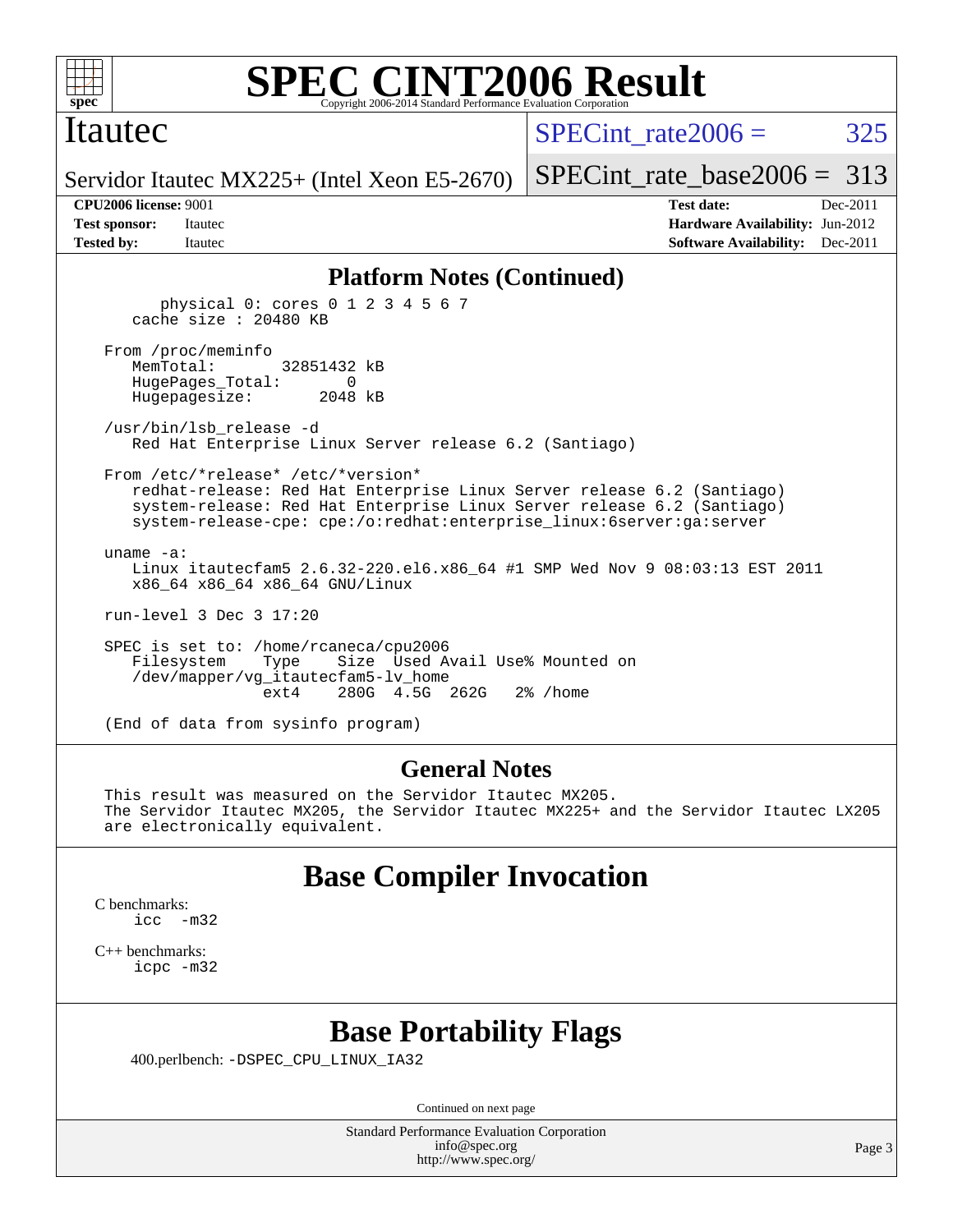

#### Itautec

SPECint rate $2006 = 325$ 

Servidor Itautec MX225+ (Intel Xeon E5-2670)

[SPECint\\_rate\\_base2006 =](http://www.spec.org/auto/cpu2006/Docs/result-fields.html#SPECintratebase2006) 313

**[CPU2006 license:](http://www.spec.org/auto/cpu2006/Docs/result-fields.html#CPU2006license)** 9001 **[Test date:](http://www.spec.org/auto/cpu2006/Docs/result-fields.html#Testdate)** Dec-2011 **[Test sponsor:](http://www.spec.org/auto/cpu2006/Docs/result-fields.html#Testsponsor)** Itautec **[Hardware Availability:](http://www.spec.org/auto/cpu2006/Docs/result-fields.html#HardwareAvailability)** Jun-2012 **[Tested by:](http://www.spec.org/auto/cpu2006/Docs/result-fields.html#Testedby)** Itautec **Italien Contract Contract Contract Contract Contract Contract Contract Contract Contract Contract Contract Contract Contract Contract Contract Contract Contract Contract Contract Contract Contract Con** 

# **[Base Portability Flags \(Continued\)](http://www.spec.org/auto/cpu2006/Docs/result-fields.html#BasePortabilityFlags)**

 462.libquantum: [-DSPEC\\_CPU\\_LINUX](http://www.spec.org/cpu2006/results/res2012q3/cpu2006-20120824-24334.flags.html#b462.libquantum_baseCPORTABILITY_DSPEC_CPU_LINUX) 483.xalancbmk: [-DSPEC\\_CPU\\_LINUX](http://www.spec.org/cpu2006/results/res2012q3/cpu2006-20120824-24334.flags.html#b483.xalancbmk_baseCXXPORTABILITY_DSPEC_CPU_LINUX)

**[Base Optimization Flags](http://www.spec.org/auto/cpu2006/Docs/result-fields.html#BaseOptimizationFlags)**

[C benchmarks](http://www.spec.org/auto/cpu2006/Docs/result-fields.html#Cbenchmarks):

[-xSSE4.2](http://www.spec.org/cpu2006/results/res2012q3/cpu2006-20120824-24334.flags.html#user_CCbase_f-xSSE42_f91528193cf0b216347adb8b939d4107) [-ipo](http://www.spec.org/cpu2006/results/res2012q3/cpu2006-20120824-24334.flags.html#user_CCbase_f-ipo) [-O3](http://www.spec.org/cpu2006/results/res2012q3/cpu2006-20120824-24334.flags.html#user_CCbase_f-O3) [-no-prec-div](http://www.spec.org/cpu2006/results/res2012q3/cpu2006-20120824-24334.flags.html#user_CCbase_f-no-prec-div) [-opt-prefetch](http://www.spec.org/cpu2006/results/res2012q3/cpu2006-20120824-24334.flags.html#user_CCbase_f-opt-prefetch) [-opt-mem-layout-trans=3](http://www.spec.org/cpu2006/results/res2012q3/cpu2006-20120824-24334.flags.html#user_CCbase_f-opt-mem-layout-trans_a7b82ad4bd7abf52556d4961a2ae94d5)

[C++ benchmarks:](http://www.spec.org/auto/cpu2006/Docs/result-fields.html#CXXbenchmarks)

[-xSSE4.2](http://www.spec.org/cpu2006/results/res2012q3/cpu2006-20120824-24334.flags.html#user_CXXbase_f-xSSE42_f91528193cf0b216347adb8b939d4107) [-ipo](http://www.spec.org/cpu2006/results/res2012q3/cpu2006-20120824-24334.flags.html#user_CXXbase_f-ipo) [-O3](http://www.spec.org/cpu2006/results/res2012q3/cpu2006-20120824-24334.flags.html#user_CXXbase_f-O3) [-no-prec-div](http://www.spec.org/cpu2006/results/res2012q3/cpu2006-20120824-24334.flags.html#user_CXXbase_f-no-prec-div) [-opt-prefetch](http://www.spec.org/cpu2006/results/res2012q3/cpu2006-20120824-24334.flags.html#user_CXXbase_f-opt-prefetch) [-opt-mem-layout-trans=3](http://www.spec.org/cpu2006/results/res2012q3/cpu2006-20120824-24334.flags.html#user_CXXbase_f-opt-mem-layout-trans_a7b82ad4bd7abf52556d4961a2ae94d5) [-Wl,-z,muldefs](http://www.spec.org/cpu2006/results/res2012q3/cpu2006-20120824-24334.flags.html#user_CXXbase_link_force_multiple1_74079c344b956b9658436fd1b6dd3a8a) [-L/home/rcaneca/sh/SmartHeap\\_8.1/lib -lsmartheap](http://www.spec.org/cpu2006/results/res2012q3/cpu2006-20120824-24334.flags.html#user_CXXbase_SmartHeap_0f3a9c58980a95eacf4c6b7a458c149d)

# **[Base Other Flags](http://www.spec.org/auto/cpu2006/Docs/result-fields.html#BaseOtherFlags)**

[C benchmarks](http://www.spec.org/auto/cpu2006/Docs/result-fields.html#Cbenchmarks):

403.gcc: [-Dalloca=\\_alloca](http://www.spec.org/cpu2006/results/res2012q3/cpu2006-20120824-24334.flags.html#b403.gcc_baseEXTRA_CFLAGS_Dalloca_be3056838c12de2578596ca5467af7f3)

# **[Peak Compiler Invocation](http://www.spec.org/auto/cpu2006/Docs/result-fields.html#PeakCompilerInvocation)**

[C benchmarks \(except as noted below\)](http://www.spec.org/auto/cpu2006/Docs/result-fields.html#Cbenchmarksexceptasnotedbelow): [icc -m32](http://www.spec.org/cpu2006/results/res2012q3/cpu2006-20120824-24334.flags.html#user_CCpeak_intel_icc_5ff4a39e364c98233615fdd38438c6f2)

400.perlbench: [icc -m64](http://www.spec.org/cpu2006/results/res2012q3/cpu2006-20120824-24334.flags.html#user_peakCCLD400_perlbench_intel_icc_64bit_bda6cc9af1fdbb0edc3795bac97ada53)

401.bzip2: [icc -m64](http://www.spec.org/cpu2006/results/res2012q3/cpu2006-20120824-24334.flags.html#user_peakCCLD401_bzip2_intel_icc_64bit_bda6cc9af1fdbb0edc3795bac97ada53)

456.hmmer: [icc -m64](http://www.spec.org/cpu2006/results/res2012q3/cpu2006-20120824-24334.flags.html#user_peakCCLD456_hmmer_intel_icc_64bit_bda6cc9af1fdbb0edc3795bac97ada53)

458.sjeng: [icc -m64](http://www.spec.org/cpu2006/results/res2012q3/cpu2006-20120824-24334.flags.html#user_peakCCLD458_sjeng_intel_icc_64bit_bda6cc9af1fdbb0edc3795bac97ada53)

[C++ benchmarks:](http://www.spec.org/auto/cpu2006/Docs/result-fields.html#CXXbenchmarks) [icpc -m32](http://www.spec.org/cpu2006/results/res2012q3/cpu2006-20120824-24334.flags.html#user_CXXpeak_intel_icpc_4e5a5ef1a53fd332b3c49e69c3330699)

# **[Peak Portability Flags](http://www.spec.org/auto/cpu2006/Docs/result-fields.html#PeakPortabilityFlags)**

 400.perlbench: [-DSPEC\\_CPU\\_LP64](http://www.spec.org/cpu2006/results/res2012q3/cpu2006-20120824-24334.flags.html#b400.perlbench_peakCPORTABILITY_DSPEC_CPU_LP64) [-DSPEC\\_CPU\\_LINUX\\_X64](http://www.spec.org/cpu2006/results/res2012q3/cpu2006-20120824-24334.flags.html#b400.perlbench_peakCPORTABILITY_DSPEC_CPU_LINUX_X64) 401.bzip2: [-DSPEC\\_CPU\\_LP64](http://www.spec.org/cpu2006/results/res2012q3/cpu2006-20120824-24334.flags.html#suite_peakCPORTABILITY401_bzip2_DSPEC_CPU_LP64) 456.hmmer: [-DSPEC\\_CPU\\_LP64](http://www.spec.org/cpu2006/results/res2012q3/cpu2006-20120824-24334.flags.html#suite_peakCPORTABILITY456_hmmer_DSPEC_CPU_LP64) 458.sjeng: [-DSPEC\\_CPU\\_LP64](http://www.spec.org/cpu2006/results/res2012q3/cpu2006-20120824-24334.flags.html#suite_peakCPORTABILITY458_sjeng_DSPEC_CPU_LP64) 462.libquantum: [-DSPEC\\_CPU\\_LINUX](http://www.spec.org/cpu2006/results/res2012q3/cpu2006-20120824-24334.flags.html#b462.libquantum_peakCPORTABILITY_DSPEC_CPU_LINUX)

Continued on next page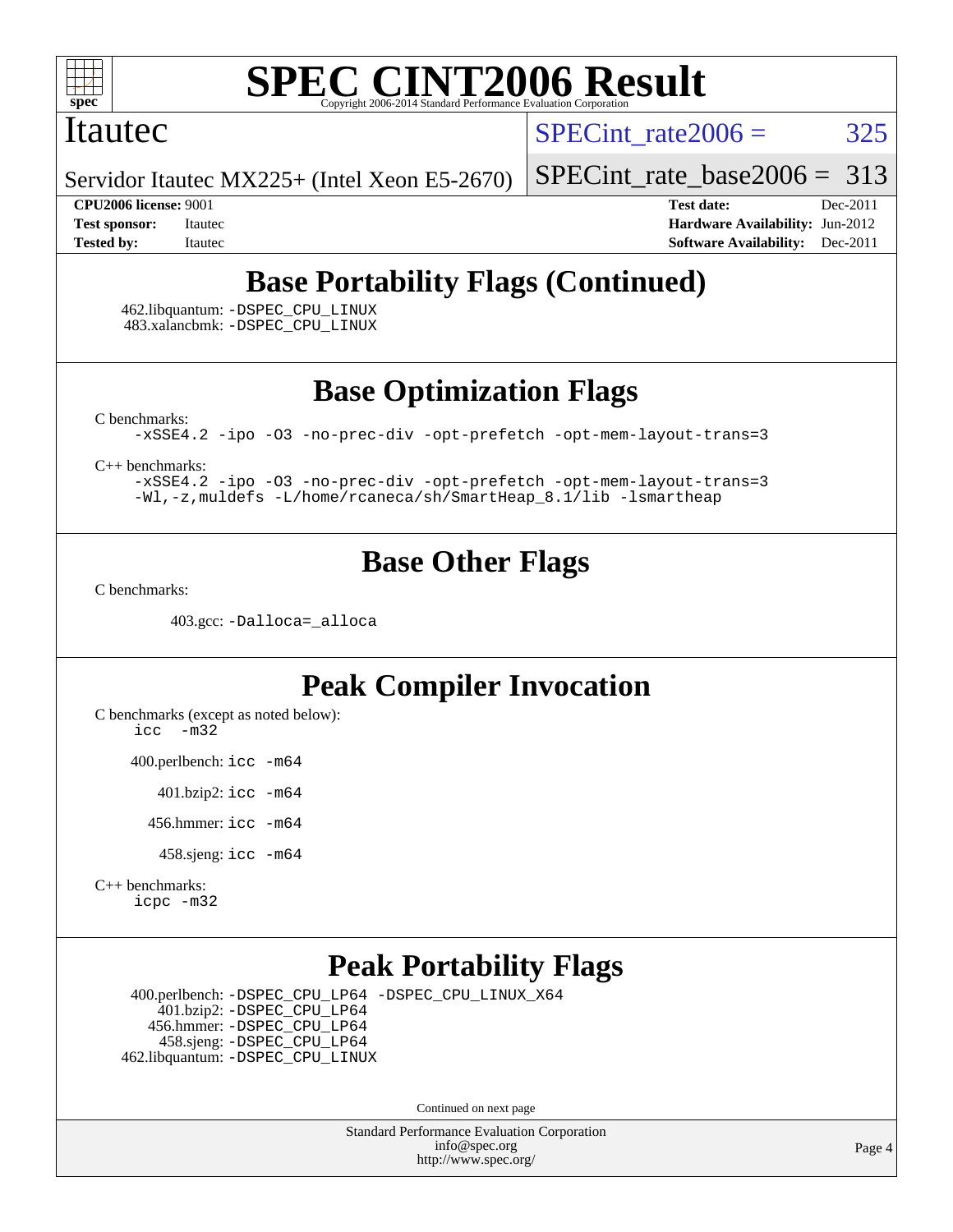

### Itautec

SPECint rate $2006 = 325$ 

Servidor Itautec MX225+ (Intel Xeon E5-2670)

[SPECint\\_rate\\_base2006 =](http://www.spec.org/auto/cpu2006/Docs/result-fields.html#SPECintratebase2006) 313

**[CPU2006 license:](http://www.spec.org/auto/cpu2006/Docs/result-fields.html#CPU2006license)** 9001 **[Test date:](http://www.spec.org/auto/cpu2006/Docs/result-fields.html#Testdate)** Dec-2011 **[Test sponsor:](http://www.spec.org/auto/cpu2006/Docs/result-fields.html#Testsponsor)** Itautec **[Hardware Availability:](http://www.spec.org/auto/cpu2006/Docs/result-fields.html#HardwareAvailability)** Jun-2012 **[Tested by:](http://www.spec.org/auto/cpu2006/Docs/result-fields.html#Testedby)** Itautec **Italien Contract Contract Contract Contract Contract Contract Contract Contract Contract Contract Contract Contract Contract Contract Contract Contract Contract Contract Contract Contract Contract Con** 

# **[Peak Portability Flags \(Continued\)](http://www.spec.org/auto/cpu2006/Docs/result-fields.html#PeakPortabilityFlags)**

483.xalancbmk: [-DSPEC\\_CPU\\_LINUX](http://www.spec.org/cpu2006/results/res2012q3/cpu2006-20120824-24334.flags.html#b483.xalancbmk_peakCXXPORTABILITY_DSPEC_CPU_LINUX)

# **[Peak Optimization Flags](http://www.spec.org/auto/cpu2006/Docs/result-fields.html#PeakOptimizationFlags)**

[C benchmarks](http://www.spec.org/auto/cpu2006/Docs/result-fields.html#Cbenchmarks):

 400.perlbench: [-xSSE4.2](http://www.spec.org/cpu2006/results/res2012q3/cpu2006-20120824-24334.flags.html#user_peakPASS2_CFLAGSPASS2_LDCFLAGS400_perlbench_f-xSSE42_f91528193cf0b216347adb8b939d4107)(pass 2) [-prof-gen](http://www.spec.org/cpu2006/results/res2012q3/cpu2006-20120824-24334.flags.html#user_peakPASS1_CFLAGSPASS1_LDCFLAGS400_perlbench_prof_gen_e43856698f6ca7b7e442dfd80e94a8fc)(pass 1) [-ipo](http://www.spec.org/cpu2006/results/res2012q3/cpu2006-20120824-24334.flags.html#user_peakPASS2_CFLAGSPASS2_LDCFLAGS400_perlbench_f-ipo)(pass 2) [-O3](http://www.spec.org/cpu2006/results/res2012q3/cpu2006-20120824-24334.flags.html#user_peakPASS2_CFLAGSPASS2_LDCFLAGS400_perlbench_f-O3)(pass 2) [-no-prec-div](http://www.spec.org/cpu2006/results/res2012q3/cpu2006-20120824-24334.flags.html#user_peakPASS2_CFLAGSPASS2_LDCFLAGS400_perlbench_f-no-prec-div)(pass 2) [-prof-use](http://www.spec.org/cpu2006/results/res2012q3/cpu2006-20120824-24334.flags.html#user_peakPASS2_CFLAGSPASS2_LDCFLAGS400_perlbench_prof_use_bccf7792157ff70d64e32fe3e1250b55)(pass 2) [-auto-ilp32](http://www.spec.org/cpu2006/results/res2012q3/cpu2006-20120824-24334.flags.html#user_peakCOPTIMIZE400_perlbench_f-auto-ilp32) 401.bzip2: [-xSSE4.2](http://www.spec.org/cpu2006/results/res2012q3/cpu2006-20120824-24334.flags.html#user_peakPASS2_CFLAGSPASS2_LDCFLAGS401_bzip2_f-xSSE42_f91528193cf0b216347adb8b939d4107)(pass 2) [-prof-gen](http://www.spec.org/cpu2006/results/res2012q3/cpu2006-20120824-24334.flags.html#user_peakPASS1_CFLAGSPASS1_LDCFLAGS401_bzip2_prof_gen_e43856698f6ca7b7e442dfd80e94a8fc)(pass 1) [-ipo](http://www.spec.org/cpu2006/results/res2012q3/cpu2006-20120824-24334.flags.html#user_peakPASS2_CFLAGSPASS2_LDCFLAGS401_bzip2_f-ipo)(pass 2) [-O3](http://www.spec.org/cpu2006/results/res2012q3/cpu2006-20120824-24334.flags.html#user_peakPASS2_CFLAGSPASS2_LDCFLAGS401_bzip2_f-O3)(pass 2) [-no-prec-div](http://www.spec.org/cpu2006/results/res2012q3/cpu2006-20120824-24334.flags.html#user_peakPASS2_CFLAGSPASS2_LDCFLAGS401_bzip2_f-no-prec-div)(pass 2) [-prof-use](http://www.spec.org/cpu2006/results/res2012q3/cpu2006-20120824-24334.flags.html#user_peakPASS2_CFLAGSPASS2_LDCFLAGS401_bzip2_prof_use_bccf7792157ff70d64e32fe3e1250b55)(pass 2) [-opt-prefetch](http://www.spec.org/cpu2006/results/res2012q3/cpu2006-20120824-24334.flags.html#user_peakCOPTIMIZE401_bzip2_f-opt-prefetch) [-auto-ilp32](http://www.spec.org/cpu2006/results/res2012q3/cpu2006-20120824-24334.flags.html#user_peakCOPTIMIZE401_bzip2_f-auto-ilp32) [-ansi-alias](http://www.spec.org/cpu2006/results/res2012q3/cpu2006-20120824-24334.flags.html#user_peakCOPTIMIZE401_bzip2_f-ansi-alias) 403.gcc: [-xSSE4.2](http://www.spec.org/cpu2006/results/res2012q3/cpu2006-20120824-24334.flags.html#user_peakCOPTIMIZE403_gcc_f-xSSE42_f91528193cf0b216347adb8b939d4107) [-ipo](http://www.spec.org/cpu2006/results/res2012q3/cpu2006-20120824-24334.flags.html#user_peakCOPTIMIZE403_gcc_f-ipo) [-O3](http://www.spec.org/cpu2006/results/res2012q3/cpu2006-20120824-24334.flags.html#user_peakCOPTIMIZE403_gcc_f-O3) [-no-prec-div](http://www.spec.org/cpu2006/results/res2012q3/cpu2006-20120824-24334.flags.html#user_peakCOPTIMIZE403_gcc_f-no-prec-div)  $429$ .mcf: basepeak = yes 445.gobmk: [-xSSE4.2](http://www.spec.org/cpu2006/results/res2012q3/cpu2006-20120824-24334.flags.html#user_peakPASS2_CFLAGSPASS2_LDCFLAGS445_gobmk_f-xSSE42_f91528193cf0b216347adb8b939d4107)(pass 2) [-prof-gen](http://www.spec.org/cpu2006/results/res2012q3/cpu2006-20120824-24334.flags.html#user_peakPASS1_CFLAGSPASS1_LDCFLAGS445_gobmk_prof_gen_e43856698f6ca7b7e442dfd80e94a8fc)(pass 1) [-prof-use](http://www.spec.org/cpu2006/results/res2012q3/cpu2006-20120824-24334.flags.html#user_peakPASS2_CFLAGSPASS2_LDCFLAGS445_gobmk_prof_use_bccf7792157ff70d64e32fe3e1250b55)(pass 2) [-ansi-alias](http://www.spec.org/cpu2006/results/res2012q3/cpu2006-20120824-24334.flags.html#user_peakCOPTIMIZE445_gobmk_f-ansi-alias) [-opt-mem-layout-trans=3](http://www.spec.org/cpu2006/results/res2012q3/cpu2006-20120824-24334.flags.html#user_peakCOPTIMIZE445_gobmk_f-opt-mem-layout-trans_a7b82ad4bd7abf52556d4961a2ae94d5) 456.hmmer: [-xSSE4.2](http://www.spec.org/cpu2006/results/res2012q3/cpu2006-20120824-24334.flags.html#user_peakCOPTIMIZE456_hmmer_f-xSSE42_f91528193cf0b216347adb8b939d4107) [-ipo](http://www.spec.org/cpu2006/results/res2012q3/cpu2006-20120824-24334.flags.html#user_peakCOPTIMIZE456_hmmer_f-ipo) [-O3](http://www.spec.org/cpu2006/results/res2012q3/cpu2006-20120824-24334.flags.html#user_peakCOPTIMIZE456_hmmer_f-O3) [-no-prec-div](http://www.spec.org/cpu2006/results/res2012q3/cpu2006-20120824-24334.flags.html#user_peakCOPTIMIZE456_hmmer_f-no-prec-div) [-unroll2](http://www.spec.org/cpu2006/results/res2012q3/cpu2006-20120824-24334.flags.html#user_peakCOPTIMIZE456_hmmer_f-unroll_784dae83bebfb236979b41d2422d7ec2) [-auto-ilp32](http://www.spec.org/cpu2006/results/res2012q3/cpu2006-20120824-24334.flags.html#user_peakCOPTIMIZE456_hmmer_f-auto-ilp32) 458.sjeng: [-xSSE4.2](http://www.spec.org/cpu2006/results/res2012q3/cpu2006-20120824-24334.flags.html#user_peakPASS2_CFLAGSPASS2_LDCFLAGS458_sjeng_f-xSSE42_f91528193cf0b216347adb8b939d4107)(pass 2) [-prof-gen](http://www.spec.org/cpu2006/results/res2012q3/cpu2006-20120824-24334.flags.html#user_peakPASS1_CFLAGSPASS1_LDCFLAGS458_sjeng_prof_gen_e43856698f6ca7b7e442dfd80e94a8fc)(pass 1) [-ipo](http://www.spec.org/cpu2006/results/res2012q3/cpu2006-20120824-24334.flags.html#user_peakPASS2_CFLAGSPASS2_LDCFLAGS458_sjeng_f-ipo)(pass 2) [-O3](http://www.spec.org/cpu2006/results/res2012q3/cpu2006-20120824-24334.flags.html#user_peakPASS2_CFLAGSPASS2_LDCFLAGS458_sjeng_f-O3)(pass 2) [-no-prec-div](http://www.spec.org/cpu2006/results/res2012q3/cpu2006-20120824-24334.flags.html#user_peakPASS2_CFLAGSPASS2_LDCFLAGS458_sjeng_f-no-prec-div)(pass 2) [-prof-use](http://www.spec.org/cpu2006/results/res2012q3/cpu2006-20120824-24334.flags.html#user_peakPASS2_CFLAGSPASS2_LDCFLAGS458_sjeng_prof_use_bccf7792157ff70d64e32fe3e1250b55)(pass 2) [-unroll4](http://www.spec.org/cpu2006/results/res2012q3/cpu2006-20120824-24334.flags.html#user_peakCOPTIMIZE458_sjeng_f-unroll_4e5e4ed65b7fd20bdcd365bec371b81f) [-auto-ilp32](http://www.spec.org/cpu2006/results/res2012q3/cpu2006-20120824-24334.flags.html#user_peakCOPTIMIZE458_sjeng_f-auto-ilp32) 462.libquantum: basepeak = yes 464.h264ref: [-xSSE4.2](http://www.spec.org/cpu2006/results/res2012q3/cpu2006-20120824-24334.flags.html#user_peakPASS2_CFLAGSPASS2_LDCFLAGS464_h264ref_f-xSSE42_f91528193cf0b216347adb8b939d4107)(pass 2) [-prof-gen](http://www.spec.org/cpu2006/results/res2012q3/cpu2006-20120824-24334.flags.html#user_peakPASS1_CFLAGSPASS1_LDCFLAGS464_h264ref_prof_gen_e43856698f6ca7b7e442dfd80e94a8fc)(pass 1) [-ipo](http://www.spec.org/cpu2006/results/res2012q3/cpu2006-20120824-24334.flags.html#user_peakPASS2_CFLAGSPASS2_LDCFLAGS464_h264ref_f-ipo)(pass 2) [-O3](http://www.spec.org/cpu2006/results/res2012q3/cpu2006-20120824-24334.flags.html#user_peakPASS2_CFLAGSPASS2_LDCFLAGS464_h264ref_f-O3)(pass 2) [-no-prec-div](http://www.spec.org/cpu2006/results/res2012q3/cpu2006-20120824-24334.flags.html#user_peakPASS2_CFLAGSPASS2_LDCFLAGS464_h264ref_f-no-prec-div)(pass 2) [-prof-use](http://www.spec.org/cpu2006/results/res2012q3/cpu2006-20120824-24334.flags.html#user_peakPASS2_CFLAGSPASS2_LDCFLAGS464_h264ref_prof_use_bccf7792157ff70d64e32fe3e1250b55)(pass 2) [-unroll2](http://www.spec.org/cpu2006/results/res2012q3/cpu2006-20120824-24334.flags.html#user_peakCOPTIMIZE464_h264ref_f-unroll_784dae83bebfb236979b41d2422d7ec2) [-ansi-alias](http://www.spec.org/cpu2006/results/res2012q3/cpu2006-20120824-24334.flags.html#user_peakCOPTIMIZE464_h264ref_f-ansi-alias) [C++ benchmarks:](http://www.spec.org/auto/cpu2006/Docs/result-fields.html#CXXbenchmarks) 471.omnetpp: [-xSSE4.2](http://www.spec.org/cpu2006/results/res2012q3/cpu2006-20120824-24334.flags.html#user_peakPASS2_CXXFLAGSPASS2_LDCXXFLAGS471_omnetpp_f-xSSE42_f91528193cf0b216347adb8b939d4107)(pass 2) [-prof-gen](http://www.spec.org/cpu2006/results/res2012q3/cpu2006-20120824-24334.flags.html#user_peakPASS1_CXXFLAGSPASS1_LDCXXFLAGS471_omnetpp_prof_gen_e43856698f6ca7b7e442dfd80e94a8fc)(pass 1) [-ipo](http://www.spec.org/cpu2006/results/res2012q3/cpu2006-20120824-24334.flags.html#user_peakPASS2_CXXFLAGSPASS2_LDCXXFLAGS471_omnetpp_f-ipo)(pass 2) [-O3](http://www.spec.org/cpu2006/results/res2012q3/cpu2006-20120824-24334.flags.html#user_peakPASS2_CXXFLAGSPASS2_LDCXXFLAGS471_omnetpp_f-O3)(pass 2) [-no-prec-div](http://www.spec.org/cpu2006/results/res2012q3/cpu2006-20120824-24334.flags.html#user_peakPASS2_CXXFLAGSPASS2_LDCXXFLAGS471_omnetpp_f-no-prec-div)(pass 2) [-prof-use](http://www.spec.org/cpu2006/results/res2012q3/cpu2006-20120824-24334.flags.html#user_peakPASS2_CXXFLAGSPASS2_LDCXXFLAGS471_omnetpp_prof_use_bccf7792157ff70d64e32fe3e1250b55)(pass 2) [-ansi-alias](http://www.spec.org/cpu2006/results/res2012q3/cpu2006-20120824-24334.flags.html#user_peakCXXOPTIMIZE471_omnetpp_f-ansi-alias) [-opt-ra-region-strategy=block](http://www.spec.org/cpu2006/results/res2012q3/cpu2006-20120824-24334.flags.html#user_peakCXXOPTIMIZE471_omnetpp_f-opt-ra-region-strategy_a0a37c372d03933b2a18d4af463c1f69) [-Wl,-z,muldefs](http://www.spec.org/cpu2006/results/res2012q3/cpu2006-20120824-24334.flags.html#user_peakEXTRA_LDFLAGS471_omnetpp_link_force_multiple1_74079c344b956b9658436fd1b6dd3a8a) [-L/home/rcaneca/sh/SmartHeap\\_8.1/lib -lsmartheap](http://www.spec.org/cpu2006/results/res2012q3/cpu2006-20120824-24334.flags.html#user_peakEXTRA_LIBS471_omnetpp_SmartHeap_0f3a9c58980a95eacf4c6b7a458c149d)

 $473$ .astar: basepeak = yes

 $483.xalanchmk: basepeak = yes$